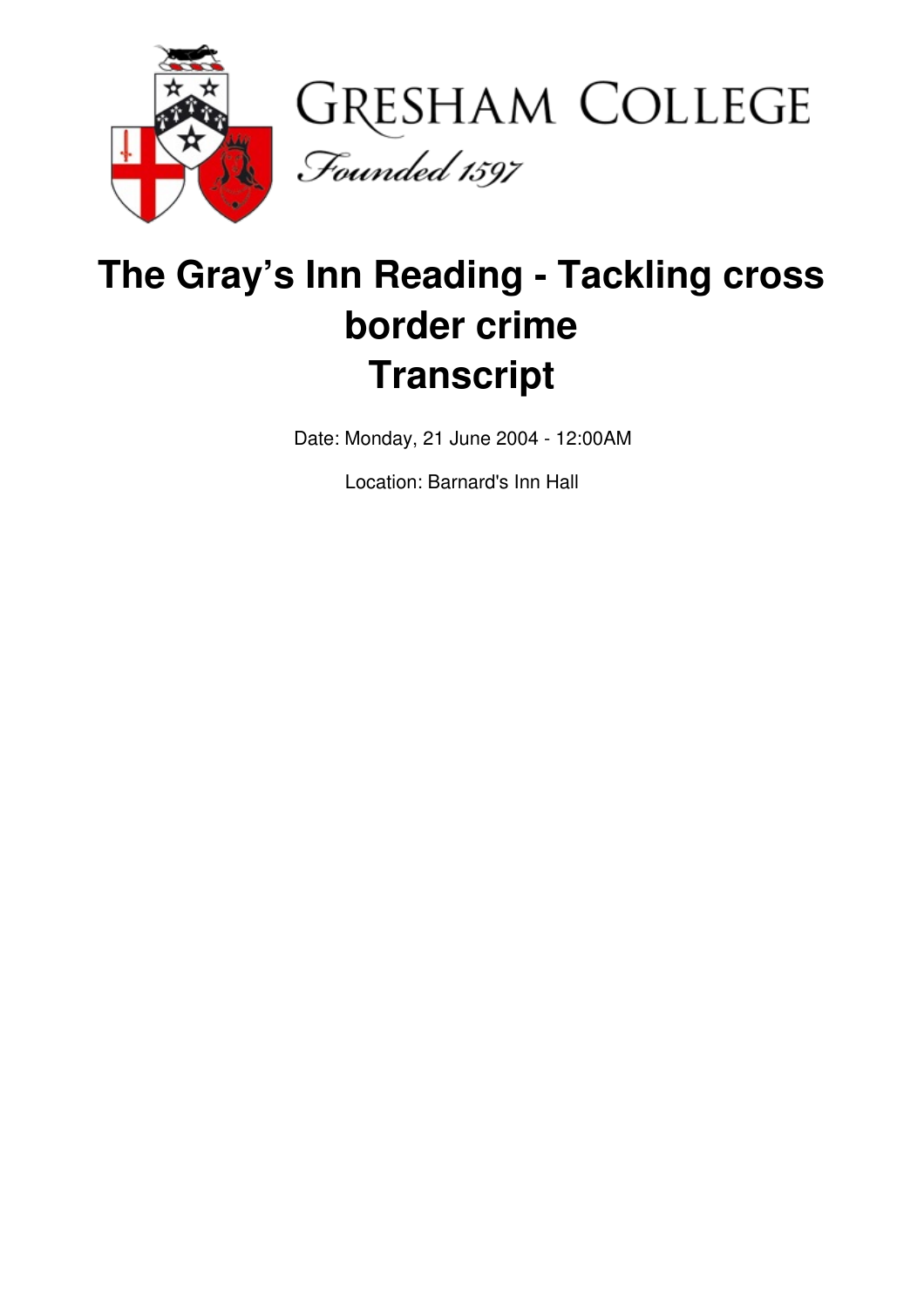## **TACKLING CROSS BORDER CRIME**

## **Clare Montgomery QC**

There is increasing concern about cross border crime and its implications for the international community. A variety of explanations have been put forward for its increase.

In this era of so called globalisation, it is suggested that the incentives for cross border crime have increased, as criminals have identified the opportunities to gain greater rewards from criminal activity outside their traditional boundaries.

The higher levels of disposable income in Western Europe and North America create a marketing opportunity for the illicit trade of the rest of the world. This is not limited to the trade in drugs but extends to almost all criminal currency; prostitution, pornography, protection and counterfeiting.

However the flow of criminal trade is not all one way. The more developed countries export crime as well as import it. Corruption is an example of a crime exported from more developed countries to those that are vulnerable in the rest of the world. Citizens and corporations from the most developed nations would head any worldwide most wanted list.

Related to globalisation, is the perceived decline of the nation state. The reduced role of the nation state has disturbed or undermined the traditional measures available to discourage and control harmful activity. Increased social and geographical mobility coupled with the dismantling of legal and technical restrictions upon institutions has not only enabled entrepreneurs to create a legitimate global free market, it has also empowered those who would create an illegitimate free market. The creation of a free market in goods and services and the encouragement given to the free movement of capital has contributed to the growth of cross border criminal activity and the free movement of criminals and their criminal enterprises.

Finally, the increase in cross border crime must also be related to the ready availability of technology and global communications that can be readily used to facilitate the commission of cross border crime. The ease with which international communications can be effected is a boon for legitimate and illegitimate businesses alike. It is not just the good guys who have call centres in foreign countries. The classic boiler room fraud employs the same technology, and often the same techniques with the call centre in one country targeting consumers in a second country. The difference is that the boiler room is rather more efficient. They tend no to have automated answering systems

These sentiments are echoed in the European Council's opening statement in of its *Action Plan* toCombat Organized Crime<sup>1</sup>: 'Organized crime is increasingly becoming a threat to society as we know it and want to preserve it. Criminal behaviour is no longer the domain of individuals only, but also of organisations that pervade the various structures of civil society, and indeed society as a whole. Crime is increasingly organizing itself across national borders, also taking advantage of the free movement of goods, capital, services and persons. Technological innovations such as Internet and electronic banking turn out to be extremely convenient vehicles either for committing crime or for transferring the resulting profits into seemingly licit activities. Fraud and corruption take on massive proportions, defrauding citizens and civic institutions alike.'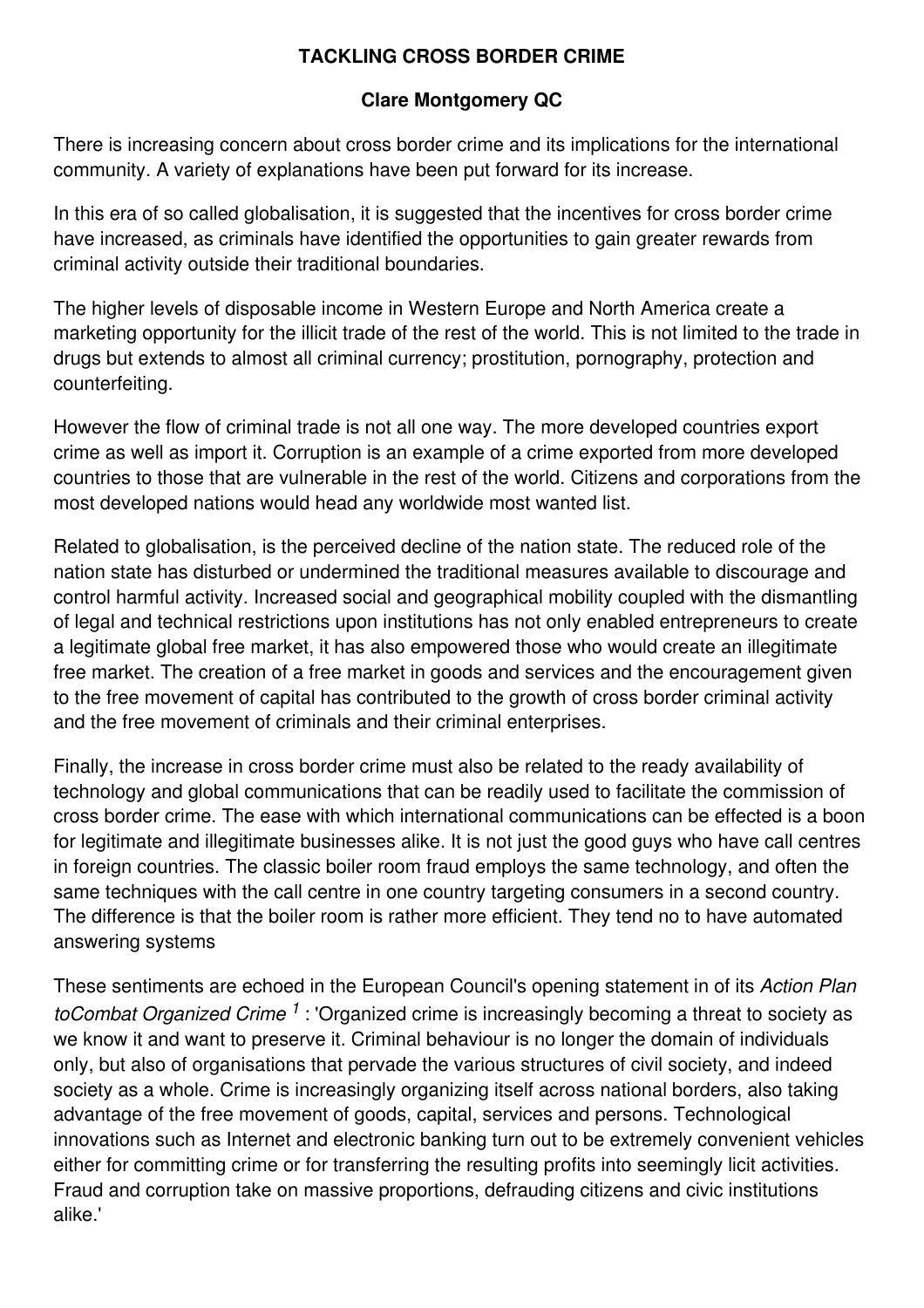The net result of current conditions is to have created a situation that is readily exploitable. The previously unremarkable fact that countries' law enforcement capacities and capabilities varied widely within regions, as well as globally, has now become (to use the current jargon) an exploitable 'criminogenic asymmetry'. Such asymmetries allow for the perpetrators of cross border crime to engage in 'jurisdiction shopping', where criminals are able to locate or re-locate their activities to a state that does not criminalise their behaviour or (even if the behaviour is criminal) does not give priority to its detection or prominence to the need to secure its prosecution. Such asymmetries make it possible to fragment enterprises and transactions over more than one country, often in countries that are a long way from the locus of the crime.<sup>2</sup>

Cross border crime is however somewhat shadowy. Much is made of its existence in the popular press. Barely a day passes without some reference to criminal gangs targeting the UK . Little research has been done to comprehensively analyse and empirically confirm the perceived growth of cross border crime. No doubt part of the reason for this is the inherent difficulties involved in gathering data from across several jurisdictions. Efforts to quantify cross border crime are also hindered by the lack of definitional certainty about the meaning of 'cross border crime'.

A distinction must be drawn between international crimes strictly so called (genocide, war crimes and crimes against humanity) that are prohibited as a matter of international criminal law by the Rome Statute to the International Criminal Court and crimes that are international only in the sense that the underlying conduct may cross national borders or may be sufficiently pervasive to warrant international attention. The term cross border crime can be used interchangeably with the term 'transnational' or 'transborder' crime.

This latter type of crime is more formally defined as being an act which: 'jeopardises the legally protected interests in more than one national jurisdiction and which is criminalised in at least one of the states or jurisdictions concerned'<sup>3</sup>. Cross border crime identifies 'certain criminal phenomena transcending international borders'.<sup>4</sup> Cross border crime is also taken to encompass certain types of organized crime (triad or mafia activities) and ideologically motivated political crime (Al Qaeda). Neither of these types of criminal activity necessarily has to have a transnational element. The international connections are often more apparent than real.

I will return later to the distinction between international crime and cross border crime. I will be suggesting that the structures and processes of international criminal law strictly so called may be of assistance in developing strategies for international cooperation in relation to cross border crime.

In exploring how we must tackle cross border crime in a modern, globalised context, it is first important to examine cross border crime in its historical context. It is clear that cross border crime is not a new phenomenon, nor has its increase been precipitated by any great paradigm shift in global economic activity or national political structures. Nor is the use of treaty law to tackle cross border crime a recent phenomenon. International cooperation and strategies for dealing with cross border crime date back to at least the seventeenth century, and are located in a long tradition of 'prohibition regimes' which would commonly rely on treaty law to establish or confirm them. These conventions commonly require criminalisation of particular activities by their states parties in domestic law, a variety of procedural measures such as the establishment of extra-territorial jurisdiction and the provision of mechanisms for mutual assistance or extradition. 5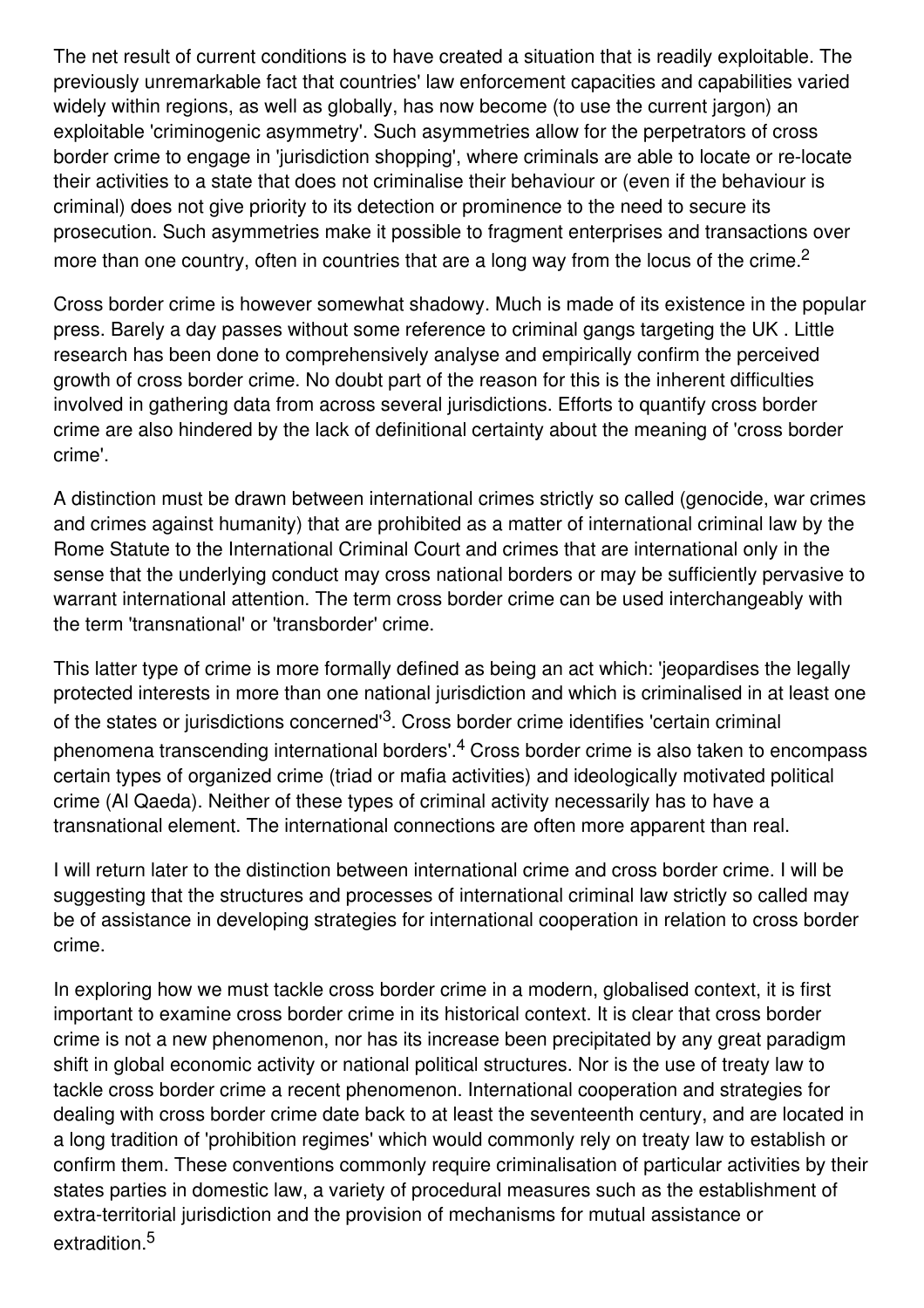According to Nadelmann: 'International prohibition regimes are intended to minimise or eliminate the potential havens from which certain crimes can be committed and to which criminals can flee to escape prosecution and punishment. They provide an element of standardisation to cooperation among governments that have few other law enforcement concerns in common. And they create an expectation of co-operation that governments challenge at the cost of some international embarrassment.' 6

These conventions however remain distinct from the wider body of international criminal law, for example the group of 'core crimes'. They are distinct in that they do not provide for penal responsibility before an international tribunal, but rely on national proscription.<sup>7</sup>

Historically these global prohibition regimes were used to suppress activities, which were of concern to the international community because there was shared national interest in suppressing them. Notable examples are piracy, slavery, and the trade in drugs. For each of these regimes, the reasons for the introduction of international treaties will be considered below, along with their relative successes in suppressing the activity in question.

In relation to piracy, a global consensus as to its prohibition emerged as a result of the increased desire for stable relations between states as a pre-requisite for international trade. 'As international society became more orderly, international relations became more regularised, the high seas were perceived as less of a no man's land, and larceny at sea became less justifiable.' <sup>8</sup> Indeed some commentators point to the fact that the sentiments in favour of its suppression demonstrated a moral view that piracy was 'evil.' The strong opposition to piracy thus created global norms requiring states to crackdown on pirates operating from their ports and to enforce national anti-piracy laws regardless of the nationality of the defendant.

Piracy was commonplace prior to the seventeenth century and in part reflected the Hobbesean view of man's original state of nature as being 'nasty, brutish and short'. During the middle ages, unless there was prior agreement between the states, the natural state of relations between states was presumed to be war. In the absence of prior agreement, rulers had absolute discretion as to the treatment of foreigners on their land. The high seas were a no man's land where no rules applied. The increase in international trade during the sixteenth and seventeenth century presented greater opportunities for pirates.

However, during the seventeenth century this growth in trade made it increasingly attractive for states to engage in international diplomacy and bilateral agreements; rulers preferring stable economic relations over piracy. Among the states of Christendom, this proliferation of bilateral agreements was also ideologically motivated. The states of Christendom were newly united against the perceived threat from the non Christian pirates in North Africa and Turkey . Up until the nineteenth century, state sponsored piracy remained an acceptable method of warfare. It was finally effectively eliminated in towards the end of the nineteenth century following the signing of the Declaration of Paris by a number of naval powers. The development of strong national navies had by then made privateering during wartime unnecessary, and the development of mechanised armoured fleets with heavy guns had made piracy a much less attractive and viable option.

Piracy is well established as being subject to universal jurisdiction. All states may both arrest and punish pirates, provided they are apprehended on the high seas or within the territory of the state concerned. The punishment of offenders may take place whatever their nationality and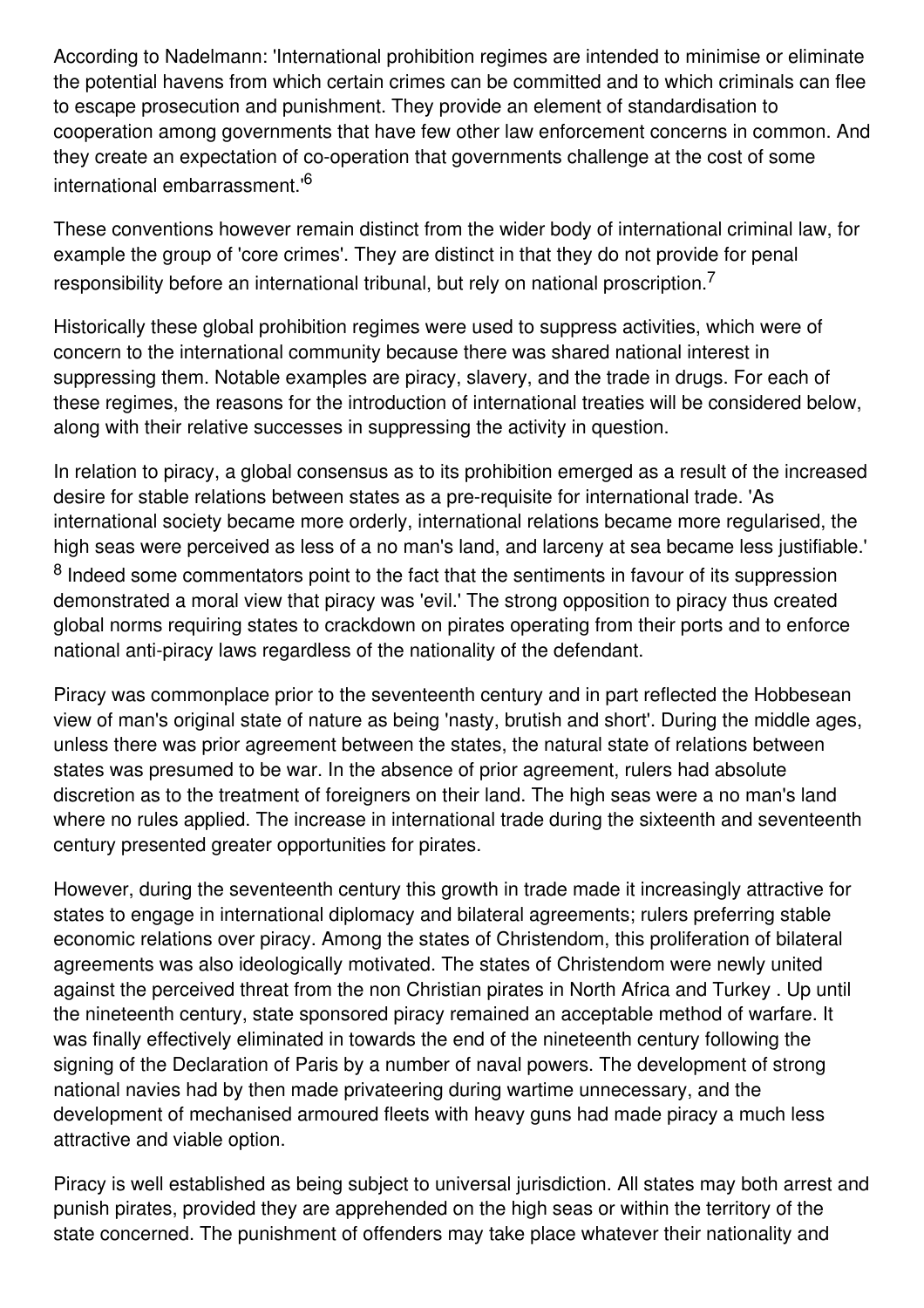wherever they happened to carry out their criminal activities. Piracy is now governed by High Seas Convention of 1952 and the Convention of the Law of the Sea 1982. According to Nadelmann the delay in codifying the international condemnation of piracy, was in part a result of the fact that the global norms condemning piracy were so universally acknowledged by the middle of the nineteenth century that a convention would have been viewed as superfluous.<sup>9</sup>

Freedom from slavery was one of the first rights to be recognised as a matter of international law, in the 1814 Bilateral Treaty with France<sup>10</sup> . Various other bilateral and multilateral treaties followed expanding the global criminalisation of slavery.<sup>11</sup> This movement ultimately culminated in the adoption of the 1926 Slavery Convention. <sup>12</sup> 'No other prohibition regime so powerfully confirms the potential of humanitarian and similar moral concerns to shape global norms'. <sup>13</sup> The global prohibition of slavery was unique in that it relied largely on moral arguments in favour of abolition. It was also more clearly a political and moral consensus which originated in Europe that was gradually exported to other parts of the world.

The need for the global prohibition of slavery was primarily articulated by abolitionist campaigners in the UK . These abolitionists were remarkable in that they generated a wave of public opinion against slavery through campaigning and publicising the issue. This public opinion was then utilised to motivate political figures both in Britain and abroad. What was interesting about these campaigns according to Nadelmann was the way in which they utilised Enlightenment humanitarian concepts of human rights and obligations as the justification for the abolition of slavery. Other novel features of the international campaign against slavery was the use of the British navy almost as an international police force to suppress the traffic in slaves. Economic sanctions were also utilised for the first time in peace time. Finally, multinational committees were created which were created in order to oversee the implementation of the various treaties.

This creation of a broad political and moral consensus when combined with the waning power of the remaining slaveholders and arguably lessening economic viability of slavery in the rest of the world, eventually resulted in the effective abolition of the slave trade world wide. The abolition of the slave trade was unique in that it resulted in concerted international action which criminalised all trade in a particular 'commodity'. Again, however it must be acknowledged that there were various economic factors that had a role to play in the elimination of slavery. Slavery was particularly susceptible to efforts designed to suppress it and slaves were replaceable by other forms of cheap labour.

The global 'war on drugs' was primarily instigated by the United States during the nineteenth century and was presented in similar moral terms as the abolition of slavery. The net outcome of these campaigns has been the worldwide criminalisation of drugs and drugs trafficking as a matter of national legislation alongside a number of international conventions. There are three major international drug control treaties. The Single Convention on Narcotic Drugs 1961 <sup>14</sup> aims to combat drug abuse by coordinated international action. First, it seeks to limit the possession, use, trade in, distribution, import, export, manufacture and production of drugs exclusively to medical and scientific purposes. Second, it combats drug trafficking through international cooperation to deter and discourage drug traffickers and by state parties taking such legislative measures as are necessary to fulfil these obligations by criminalising the above activities. The Convention on Psychotropic Substances 1971 <sup>15</sup> establishes an international control system for psychotropic substances. It responded to the diversification and expansion of the spectrum of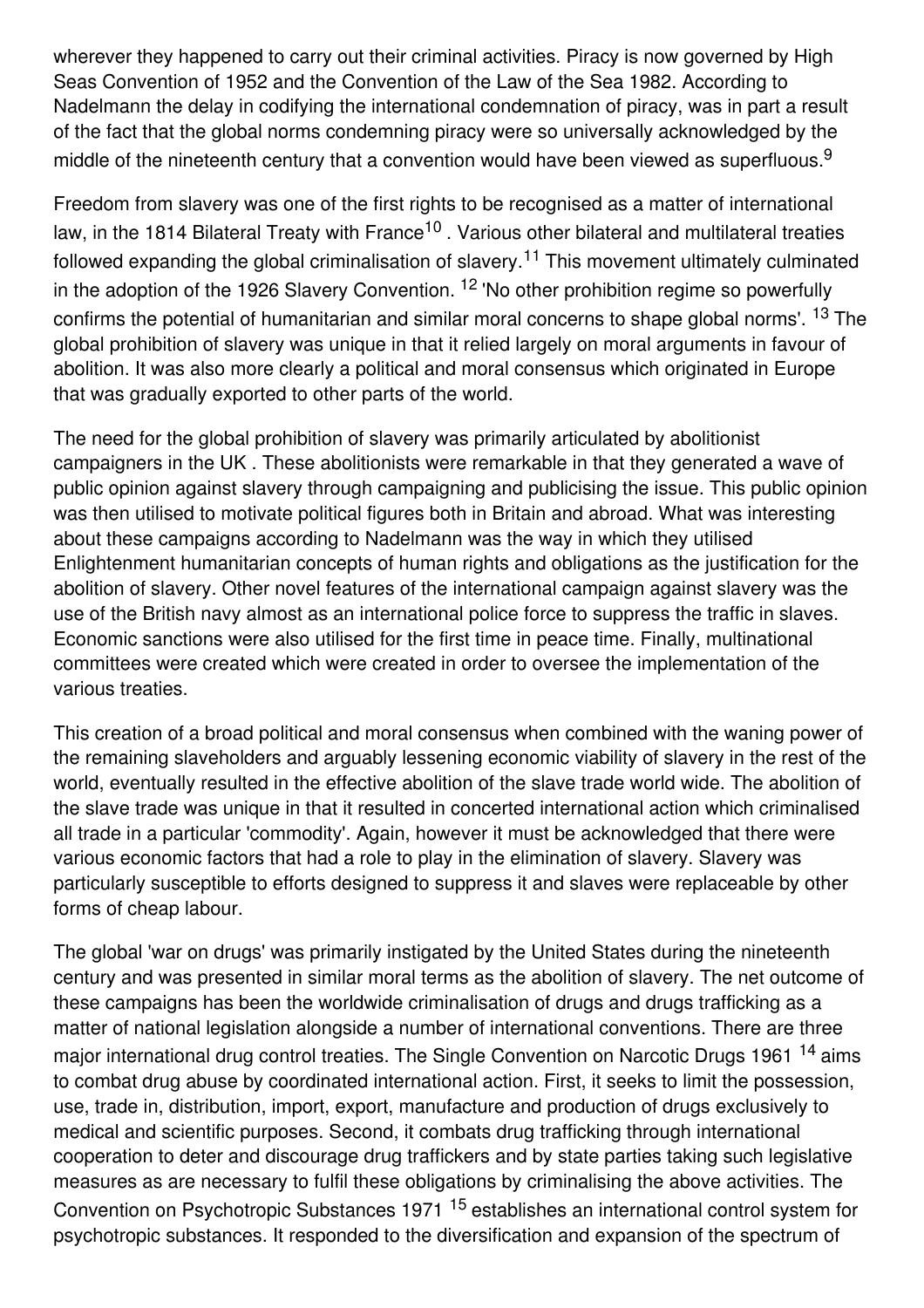drugs of abuse and introduced controls over a number of synthetic drugs according to their abuse potential on the one hand and their therapeutic value on the other. The Convention against the Illicit Traffic in Narcotic Drugs and Psychotropic Substances 1988 <sup>16</sup> includes provisions against money laundering and the diversion of precursor chemicals. It provides for international cooperation through, for example, extradition of drug traffickers, mutual assistance and transfer of proceedings.<sup>17</sup> The limitations of these conventions will be further discussed below.

Psycho-active substances had long been used across the world in many different cultures. However the moral movement for prohibition was generated by a number of politically prominent missionaries returning to the United States from the Far East alongside a number of public health campaigners. This movement towards prohibition was accompanied by advances in technology for the refining of substances such as coca and opium into more socially damaging and addictive forms. Nevertheless, it was not accompanied at the time by any objective analysis of the relative harms of socially acceptable substances such as coffee or tobacco as compared with other 'illicit substances'. Nor was the abolitionist movement accompanied by any objective analysis of the effect of prohibition; instead, these campaigns appealed to the concerns about the effect of such substances on the working classes and the potential impact on their overall economic output. It also appealed to the racial stereotyping of the day which associated the consumption of such substances with various vilified immigrant groups.

When compared with the movements against piracy and against slavery, it is clear that the movement to secure the worldwide prohibition of drugs has generated a much more extensive body of treaty obligation and national law without achieving anything like the same level of widespread popular support and without securing the effective suppression of the trade.

The approaches outlined above were what might be termed the original attempts at creating international prohibition regimes as a means of dealing with cross border crime. As can be seen, there was frequently some delay in adopting international conventions. The most effective action appears often to have taken place before the formality of international agreement (and universal prohibition) and to have been based on strong national action directly targeting the activity. Moreover the existence of some form of moral consensus (or at least general public acceptance) also appears to have played a part in ensuring the effectiveness of national action.

The other vital feature in the case of piracy and slavery was the fact that the national authorities were able to take effective direct enforcement action because of the nature of the conduct. There was no not need to rely upon any element of international co-operation in order to discover, interdict and disrupt the trade. Pirates could be apprehended on the high seas and tried for their piracy by any interested nation. Slavers similarly could be intercepted on the high seas and the slave markets were obvious targets for enforcement activity.

Drugs crime has proved far less susceptible to enforcement activity. The activity is widespread and difficult to detect. The prohibition on the use of drugs does not appear to have commanded the same popular acceptance at least on the part of consumers and producers. It does not seem to evoke the same level of moral condemnation in the societies affected by it.

It also demonstrates that the existence of international conventions and the creation of a seamless web of prohibition in every country is not a philosopher's stone that is capable of turning the base metal of prohibition into the gold standard of eradication. The symbolic value of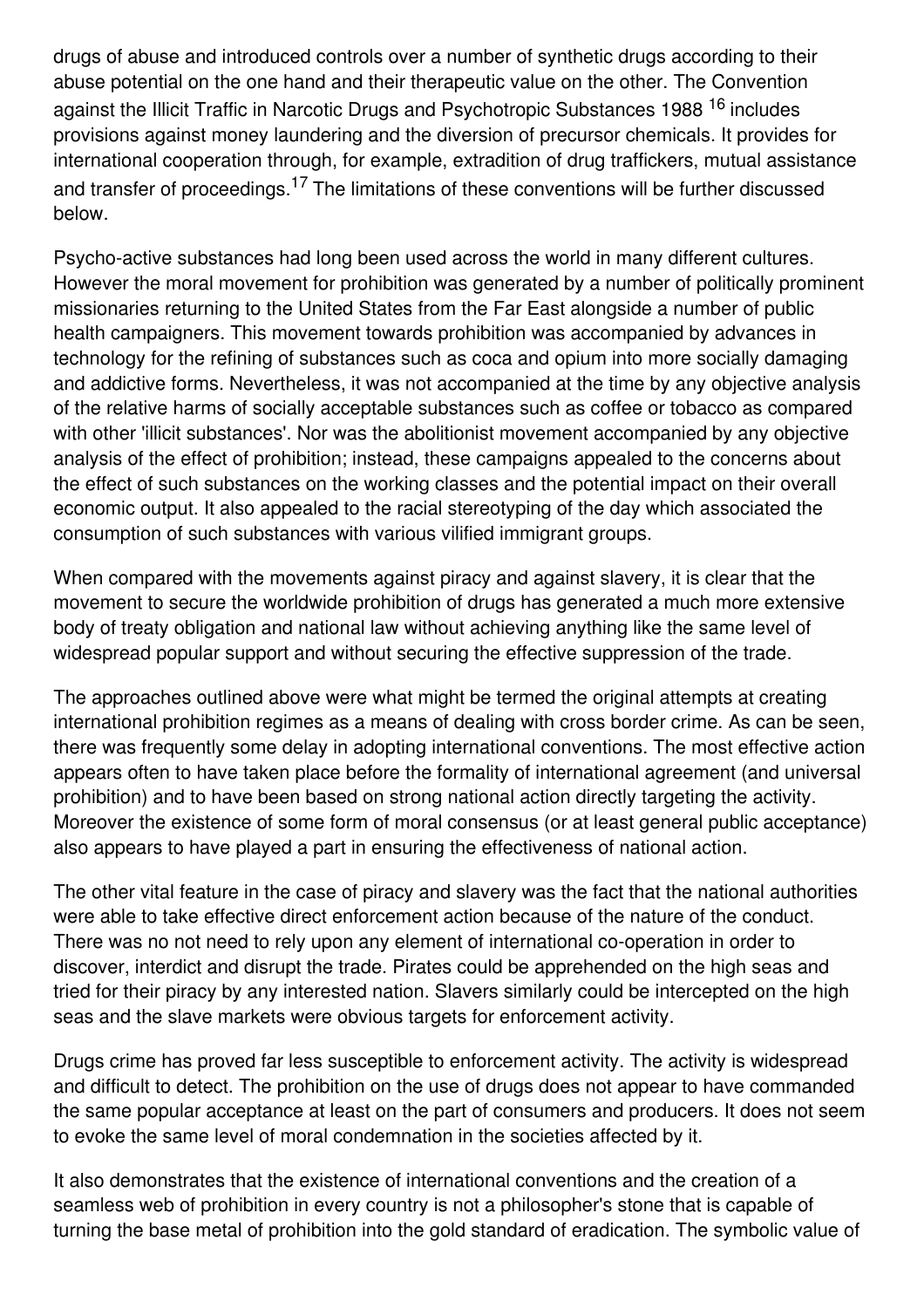many of the modern conventions may have been greater than their practical utility.

More recent attempts to do deal with cross border criminal activities have moved away from relying on global consensus to create a concerted pattern of international activity and cooperation and have instead placed greater reliance on national procedures.

Obviously such an approach is problematic in the context of cross border crime as it creates divergence between states and leaves open the possibility of jurisdiction shopping for the transnational criminal. It is precisely the opposite of what the original prohibition regimes outlined above were attempting to achieve, in terms of avoiding the creation of havens where criminals could escape prosecution or punishment. Those original prohibition regimes emphasised the need for standardisation of procedure and offences.

A good example of this type of concentration on national procedures is provided by the attempt to suppress money laundering. Money laundering arose as an international political issue after the 1988 Vienna Convention quantified the threat to the industrialised world by estimating the proceeds from drug trafficking at \$300 billion per year; later estimates raised the figure to \$500 billion.<sup>18</sup> The Financial Action Task Force on Money Laundering (FATF) was established by the G-7 Summit that was held in Paris in 1989 and has since sought to promote a framework for anti-money laundering efforts and for universal application. They provide a set of recommended counter-measures against money laundering covering the criminal justice system and law enforcement, the financial system and its regulation, and international co-operation. The so called Forty Recommendations have been recognised, endorsed, or adopted by many international bodies. More recently, following the events of 9/11, the FATF has issued new international standards for combating terrorist financing.

There have also been some regional efforts, most notably successive EC Directives<sup>19</sup>, however, despite this, profound asymmetries of prohibition have emerged. The UK now has the most draconian money laundering legislation in the world. It criminalises dealing in money even where the money might not be the product of the commission of any crime in its country of origin; it prohibits dealing in money which is the product of fiscal offences (something that would have been unthinkable a few years ago – and remains unthinkable in much of the rest of the world). The UK law requires professionals dealing with money to report any suspicions as to the existence of money laundering anywhere in the world regardless of the amount involved and no matter how trivial the crimes. Such an extreme form of prohibition can surely only be effective if economically and geographically contiguous states can be persuaded to adopt a similarly wide ranging prohibition. However there are no signs of such an extreme form of prohibition being adopted anywhere else in the world. I would question whether in the circumstances the UK legislation may not be counter productive. It creates pressure on other states and offshore centres which do not impose the same standards, since it is bound to encourage the professional money launderers to move their activities out of the UK to states who are less able to combat the problem whilst still imposing a heavy and possibly unjustifiable burden on UK financial institutions in compliance costs.

So far I have concentrated on the development and standardisation of cross border laws. However it will be understood that the mere enactment of a prohibition and the imposition of a criminal sanction will never be effective on its own to secure compliance with the law. Compliance with the law can only be secured if offences are detected and investigated and if the offenders are brought to trial, convicted and punished. In the context of cross border crimes this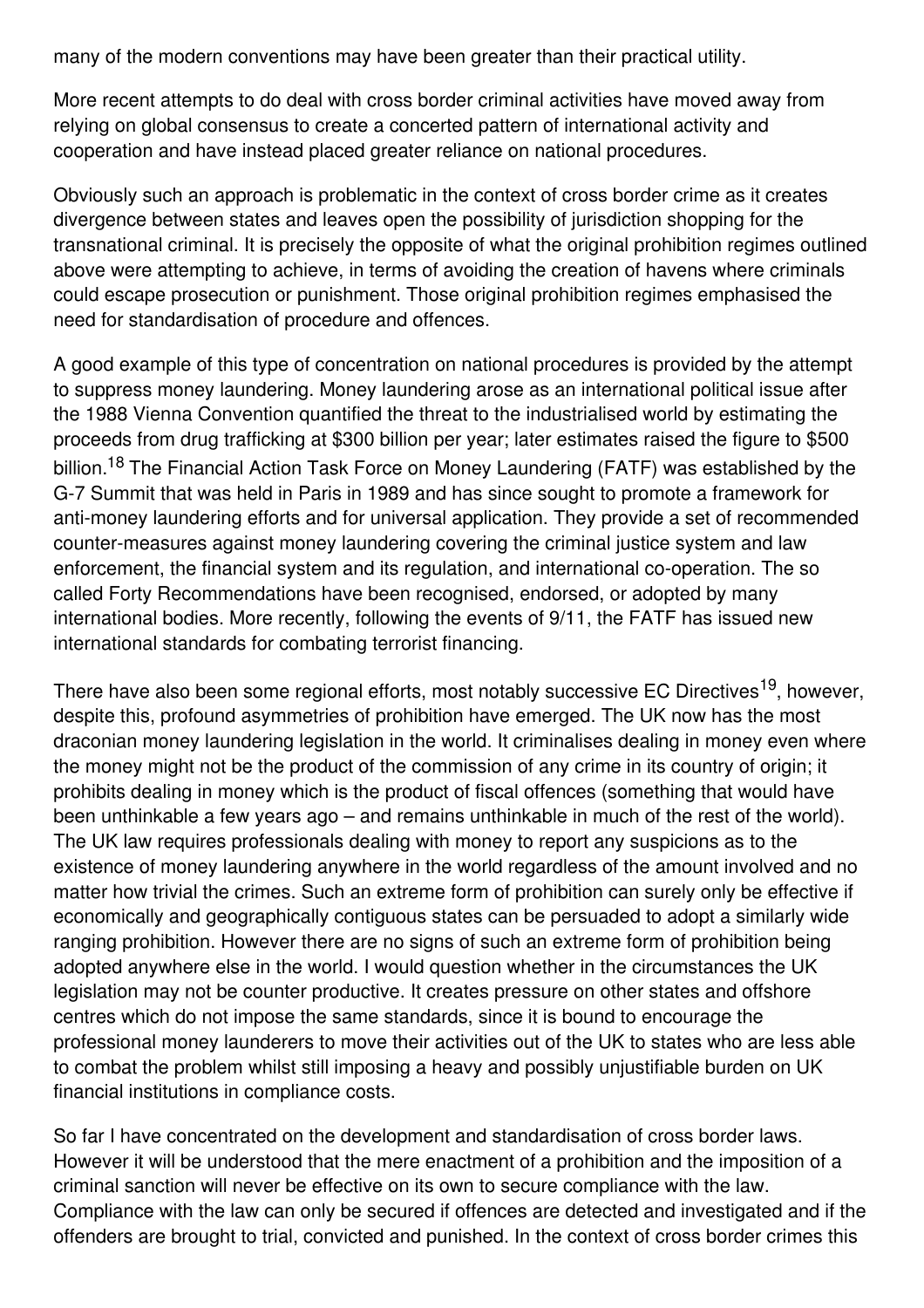presents a particular challenge to the law enforcement authorities. Often the victims of crime will be in one country, the perpetrators of a crime will be in a second country, the evidence required to secure a conviction in a third, whilst the proceeds of the crime are in a fourth. This means that there must be national procedures to bring the perpetrators to trial in the country of the victim (extradition) and to enable the state concerned to secure the evidence and the return of the money (mutual assistance).

These procedures are not new. Extradition for example has been employed as a technique for tackling cross border crime since at lease 1280 BC when a peace treaty between Rameses II of Egypt and a Hittite Prince provided for the reciprocal surrender of criminals who had fled during the war<sup>20</sup>. However widespread development of international extradition arrangements did not start until the 18th Century. Even then the arrangements tended to be made between contiguous or at least neighbouring states. The main focus of concern was in relation to military deserters and other wandering bands of men. It was only in the 19th Century, with the development of steamships and railways, that extradition treaties were made between states who were geographically isolated from one another and that concern was focused on a broader range of crimes.

It was not simply the increased mobility of criminals or the range of their crimes that fuelled the growing enthusiasm for extradition treaties. The developing cities in the industrialised countries provided relatively safe havens for criminals to live in obscurity. The presence of these criminals was seen as a grave threat to society. London was described in the mid 19th century as 'a cosmopolitan thieves kitchen whose murk was occasionally lightened by an exotic bird of passage'<sup>21</sup> It was thought that extradition was a possible means for putting the birds of passage to flight.

The pace of treaty based activity slackened in the latter half of the 20th century but the sombre events of 9/11 has added a fresh impetus to the conclusion of extraditions treaties geared to the so called 'war on terror'.

However rhetoric at governmental and inter-governmental level has often not found any effective expression in national practice. Governments have been more willing to make policy pronouncements and to pursue legislative or treaty arrangements rather than taking effective steps to make extradition work on the ground.

The most effective schemes of extradition remain those where there is a high degree of public confidence in and popular support for the operation of the scheme. Extradition between regions in a federal state (such the interstate extradition that are used in Australia or the United States ) and extradition between contiguous states sharing a common legal heritage (such as that between the Nordic states) demonstrate this clearly. Indeed the need for public confidence and popular support is starkly illustrated by the way in which the level of extradition between the Republic of Ireland and the UK has waxed and waned in harmony with the waxing and waning of public confidence in the legal systems of these states.

The recent Extradition Act 2003 is unfortunately an example of governments being more interested in legislative rhetoric than making tangible and practical improvements. For nearly 100 years there were two effective schemes of extradition in force in the UK , under the Extradition Act 1870 and the Fugitive Offenders Act 1881 and its 1967 successor. These schemes were combined in a single Act in 1989.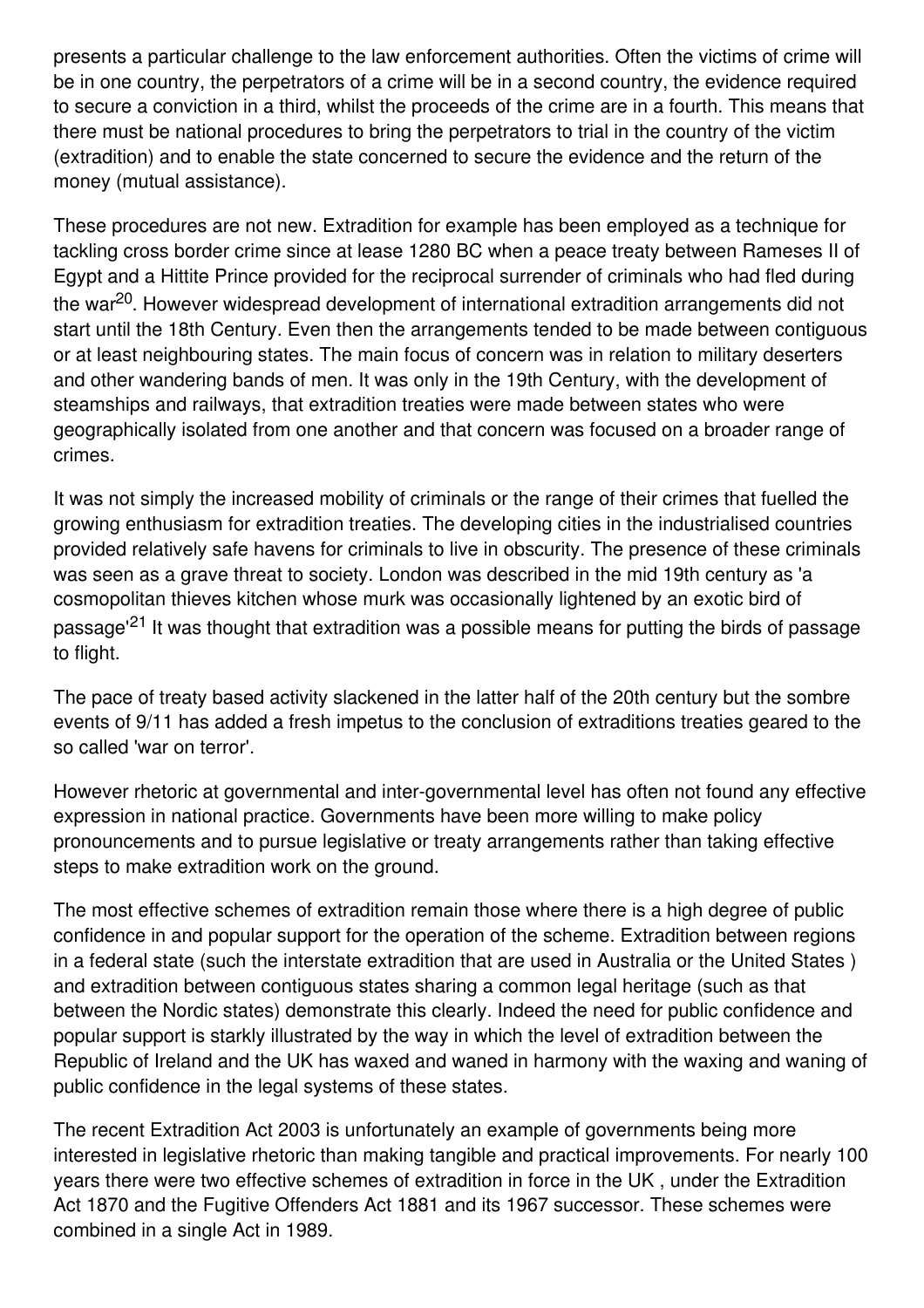However the schemes were labelled as 'outdated and cumbersome' and declared to be causative of delay. A pronouncement that was made without the benefit of any comprehensive analysis of the operation of the schemes in practice. They were replaced with great fanfare by an Extradition Act 2003, a statute that was supposedly designed to sweep away the delays in the system.

The Act has certainly swept away many features of extradition which have previously provided some protection for fugitives from oppressive treatment in foreign states. The minimal protection of dual criminality (which required a requesting state to establishing that what the person was said to have done would have been a crime in the UK ) has been swept away in relation to all category 1 countries. The protection of the requirement that some prima facie case (or probable cause) has to be shown before a person is removed from the country has disappeared in relation to category 1 and many category 2 countries. Strict time limits have been laid down for the commencement of proceedings. The great bulwark of the writ of habeas corpus has been replaced by neutered right to a statutory appeal. This last amendment was presumably intended to solve the problem that the High Court had been increasingly concerned at the bad faith evidenced in a growing number of requests made by some of the UK's treaty partners. The solution has taken the form of the abolition of the right of the High Court to investigate bad faith.

Notwithstanding these changes, the unfortunate fact is that the stated purpose of the legislation to reduce delays has not found any practical expression that would be effective to tackle the root causes of delay. It is notorious amongst those who practice extradition law in the UK that many of the delays in the process are due to the lack of resources devoted to the process rather than any particular technical difficulties created by the various legislative schemes. The Home Office Judicial Co-operation unit and the specialist sections within the CPS are understaffed and overstretched – so too are their foreign counterparts. This means that even relatively simple issues arising at the level of the executive may take weeks, months, and even possibly years to resolve. I know of at least two cases where the delays in getting responses from the requesting state coupled with the long consideration given to the case in the Home Office has led to years of delay.

There are also only a limited number of specialist lawyers, courts and judges available to conduct the necessary judicial hearings and thus hearings, even when they commence with the statutory time limits, often have to be slotted in around the regular work of these courts, and cannot be completed within those time limits. Indeed the only specialist extradition centre in England , the Magistrates Court at Bow Street , is to be closed and the building sold off for development.

Much greater practical effort and many more resources will have to be devoted to this process if the UK really wants to deliver the co-operation through speedy extradition that it has promised. It will have to be accepted that the system must have substantial spare capacity, otherwise it will continue to show the tendency, prominent during the processing of the Pinochet extradition request, to grind to a halt whenever any substantial demand is made of it

However the single most effective method of securing speedy extradition has been shamefully ignored. That is the development of the type of mutual confidence that exists in federal or contiguous extradition. There is no reason in principle why this type of confidence should not exist in relation to extradition to more distant states. However confidence must be encouraged, nurtured and sustained if it is to thrive.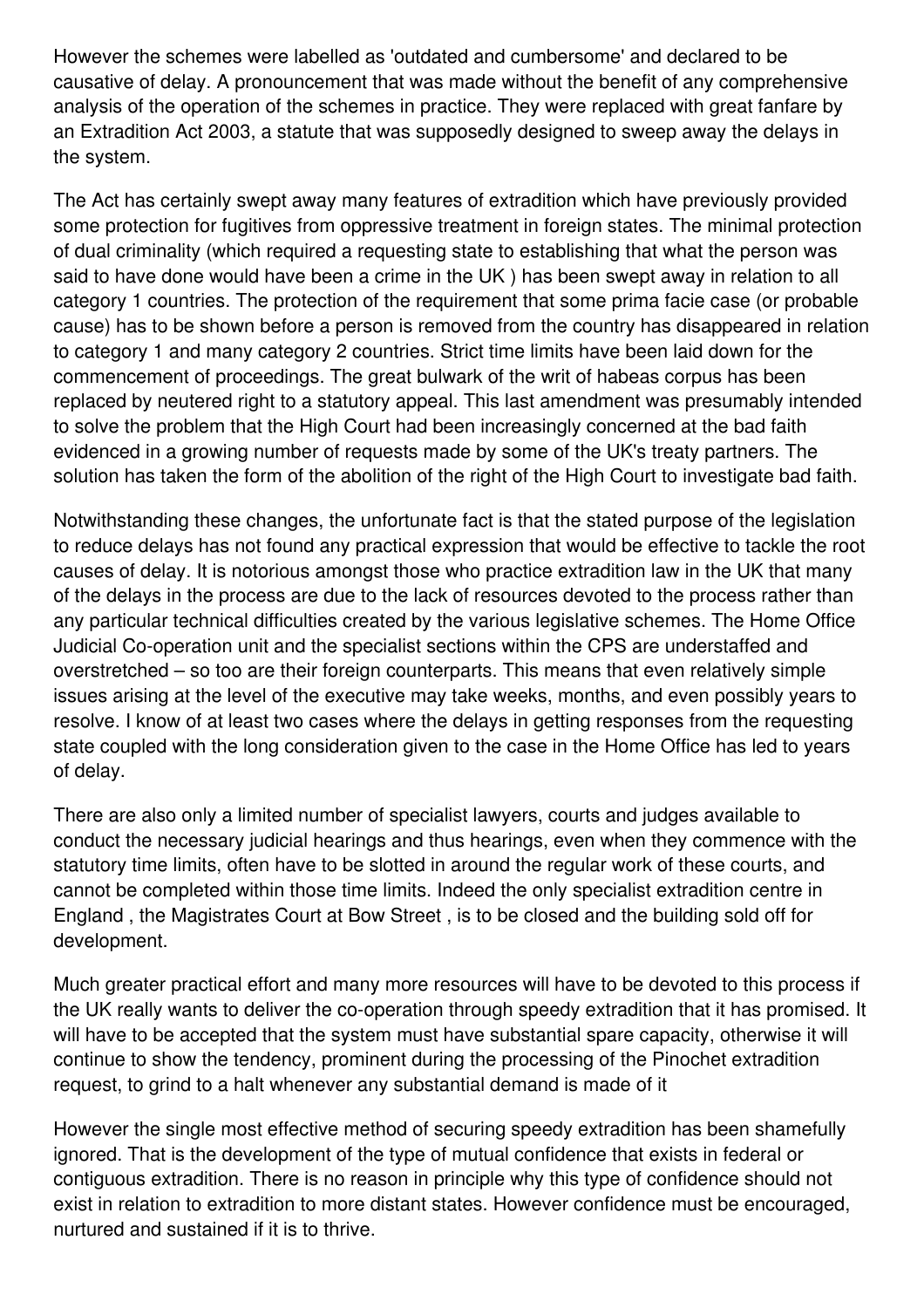If a fugitive has confidence in his rights in the requesting state he is much more likely to consent to (or at least not contest) his extradition. If a fugitive were to reassured about his entitlement to bail (or provisional release) he would be more inclined to surrender to a foreign court; if a suspect was confident that he would not face interrogation without legal advice and that any interrogation would be properly recorded he would be much more willing to co-operate. Guarantees as to the availability of legal representation and legal aid at trial; about the provision of translated copies of the relevant documents; and about the service of an interpreter are all matters that affect the willingness of a person to go to a foreign country to face trial. If these basic rights were guaranteed, the incentive to contest any extradition would be significantly reduced and the courts would almost certainly be less inclined to listen at length to the sort of complaints about conditions in the requesting state that are frequently made by fugitives. Complaints about torture or prison conditions might still be made but the courts would be entitled to conclude the fugitive would be able to assert and vindicate his rights in the requesting state rather than having to rely on the courts in the UK .

Despite the obvious benefits that would flow from these types of confidence building measure (and the fact that the provisions of such benefits would give practical effect to the principle said to underlie all extradition treaties that is reciprocal trust and faith in the judicial system of the parties) no real attempt has ever been made to secure that these basic rights are guaranteed. These rights could, of course, be incorporated as a part of any treaty arrangement. However the modern treaties have tended simply to ignore the need to secure the rights of suspects or defendants. Indeed in a particularly egregious example of its kind, the 2003 US/UK treaty has not only failed to deal with these matters, but in Article 18, has for the first time permitted the prolonged (and potentially indefinite) detention of a person extradited for any offence for a period of time that is entirely within the discretion of the executive powers in the requested state.

To be fair, the EC Commission has at least acknowledged the importance of suspects' rights to the effective working of mutual co-operation in criminal matters generally. In 2003 the Commission published a green paper on Procedural safeguards for suspects and defendants<sup>22</sup>. The Green paper acknowledged that the existing divergent practices in relation to the rights of suspects had hindered mutual trust and confidence, and that in order to counter that risk, action needed to be taken on procedural rights.

The Commission pointed out that even as between signatories to the ECHR there were very differing standards within the member states as to the manner in which the fundamental rights are delivered and that there continue to be many violations of the ECHR. These jeopardize mutual trust and affect the smooth operation of the mutual recognition principle. They make a mockery of the idea that there should be a common minimum standard of procedural and substantive protection throughout the EC.

A good example of the differing standards applicable within the EC is to be found in the right of access to lawyers during police interrogations. The British experience is that this right (coupled with tape recording of any interviews) is a vital measure to avoid the risk of false or manufactured confessions. Thus in the UK lawyers may consult privately with their clients and be present during their interrogation by the police, which must be tape recorded. In France , by contrast, before 2000, the right was considered satisfied by a 30 minute consultation 20 hours after the suspect had been placed in police custody – by which time one or more interrogations will have taken place. Since 2000, the suspects may see a lawyer from the start of detention – but still for only 30 minutes and the lawyer is not permitted to be present during the police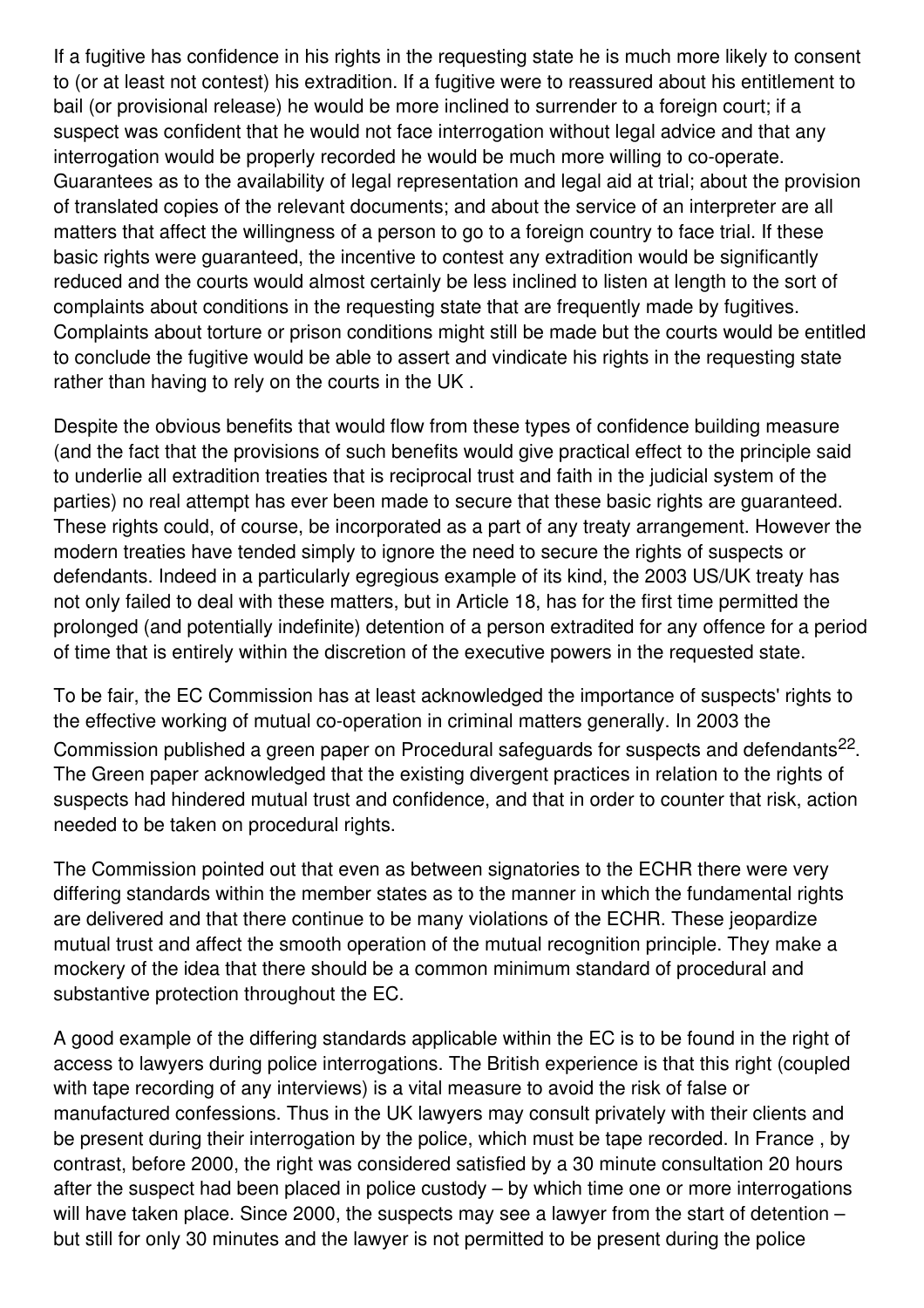interrogation of the client.

In the absence of tape recording, this leaves suspects in France in a much weaker position than those in the UK . This is explained in part by the different, more inquisitorial, procedure for the investigation of crime in France . In theory, investigations are conducted or supervised by judicial officers who can ensure both an effective investigation and the protection of the rights of the defence. In this way, the suspect is thought to be less in need of legal assistance. However, this is does not work in practice. First, judicial supervision of suspects held in police custody is a distant form of oversight, not a close monitoring of treatment of the suspect. The oversight consists of a largely retrospective and cursory review of the paperwork. Secondly, the period of police detention and custody has yet to be recognised as central to the determination of the case. The history and culture of judicial supervision is such that the police investigation is regarded procedurally as less important; a preliminary enquiry before the 'real' investigation by the judge. However, judicial investigation by the juge d'instruction takes place in only some 8% of all cases. Supervision by the public prosecutor (where the police question the suspect with no lawyer, no tape recording and no judicial officer present) has become the norm of judicial supervision<sup>23</sup>.

I do not by this comparison intend to suggest that the UK system of justice is superior to the French. There are aspects of UK trial practice that would shock a French lawyer to the core. The inability of the court (as opposed to the parties) within the English system to investigate the truth of any particular aspect of the case is a serious weakness. Many of the recent problems concerning the use of forensic experts in difficult cases might have been avoided if the court had power to investigate the evidence and determine its true value before trial.

It is these differences in standards which gives rise to understandable anxiety on the part of those affected by cross border co-operation. However the draft framework document<sup>24</sup> that has emerged from the EC consultation is disappointing. Indeed disappointing is probably to put it far, far too low. The limited rights provided are so hedged around with qualifications as to be functionally useless.

Furthermore the Green paper and draft framework document deal with only a restricted number of rights. The right to bail (provisional release pending trial) and the right to have evidence handled fairly have not yet even got to the point of being the subject of a green paper.

There is thus no real prospect of substantial progress being made in streamlining extradition until there is a sea change in approach to the twin problems of confidence and resources.

The other vital procedural tool essential for the purpose of tackling cross border crime is the provision of effective mutual assistance in criminal matters. Mutual assistance developed first in the context of European assistance in civil matters through the work of the Hague Conference on Private International Law which met first in 1893. The conference has now largely lost its European bias and its membership includes most of the developed countries of the world.

Mutual assistance in criminal matter was relatively slow to develop, partly due to the common law tradition of relying largely on oral evidence in criminal trials, thus rendering mutual assistance of limited utility. It may also reflect the xenophobic attitude often adopted to requests by other countries. In 1900 the Foreign Office was moved to describe a perfectly proper commission rogatoire issued in connection with criminal proceedings in Belgium as 'a piece of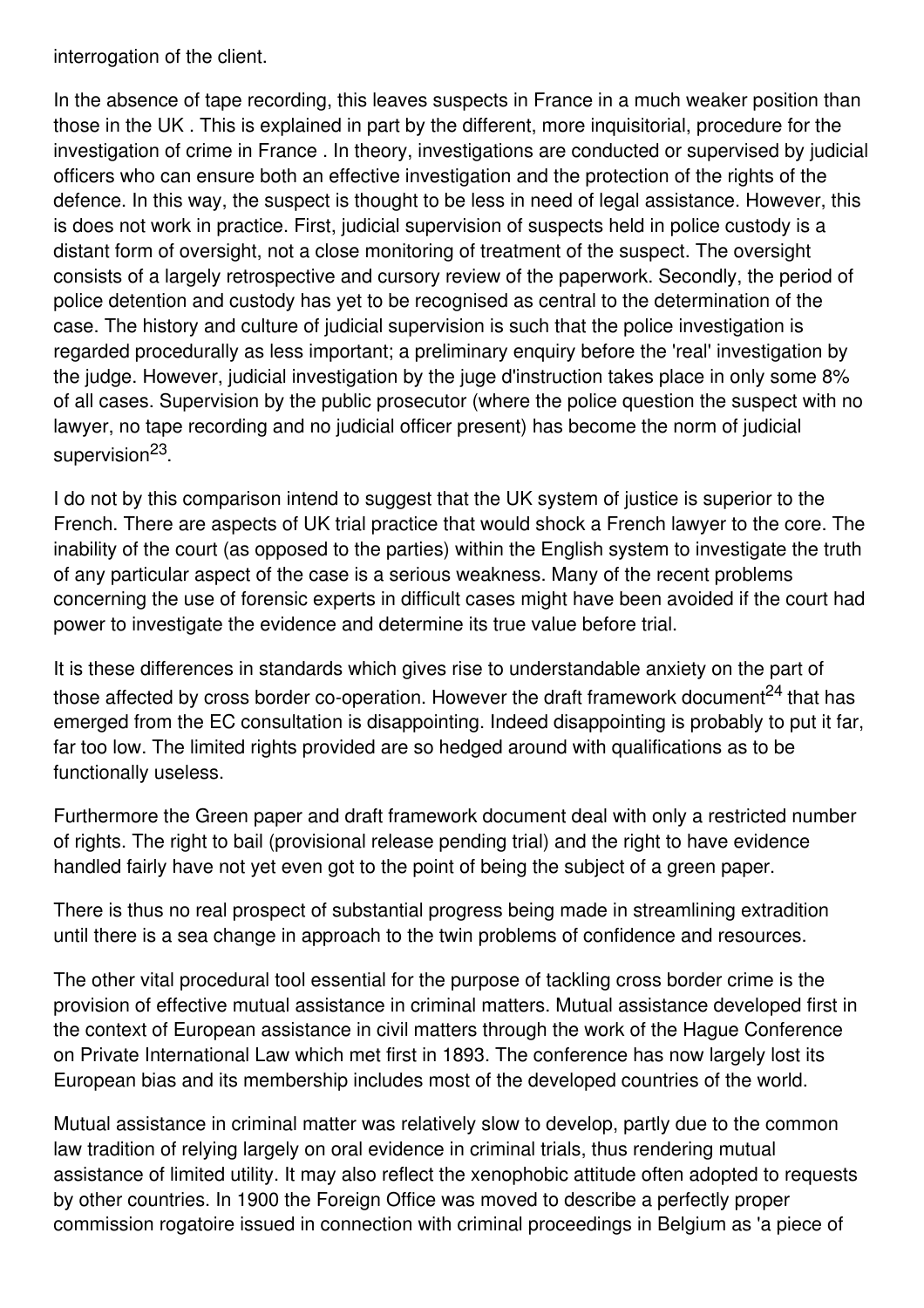## impertinence' 25

Mutual assistance in criminal cases should be available when a state is unable to continue with an investigation or procedure on its own and requires another state's help, such as to hear witnesses or carry out surveillance on persons located on the other state's territory or to freeze the proceeds of crime.

The last 50 years has seen a burst of treaty based activity, both regional and bilateral<sup>26</sup>. However all too often the treaty rhetoric has not be borne out by what has happened in practice on the ground. There have been substantial delays in implementing those treaties that have been agreed. The existing procedures are slow and inefficient.

The European Convention on Mutual Assistance in Criminal Matters signed with much fanfare in 2000 and designed to modernise and streamline procedures within the EC has yet to come into force. Even where there is an effective international agreement to co-operate, differences in national laws often result in barriers to that co-operation because of the wide variation in national powers available for example to enter premises for the purpose of search and seizure or to obtain real time information.

Within the EC it is proposed that a European Evidence Warrant should now take the place of the 2002 Convention in an effort to secure that the mosaic of international and EU Conventions governing the cross-border gathering of evidence within the EU may be replaced by a single EU body of law. It remains to see whether this lofty ambition can be realised.

As is the case in relation to extradition, states have also failed to devote the resources that are necessary to make those systems that are in force work in practice. There are the same serious resource constraints. The UK Central authority in Home Office is overstretched, the courts cannot, and do not, treat these applications as a priority over national business and the availability of specialist police officers and prosecutors is limited. The provision of assistance almost inevitably involves some dialogue with the requesting state and (as is the case with extradition) this engenders delay.

I would not wish it to be thought that, by singling out the UK for the purpose of analysing the difficulties associated with judicial co-operation, that it is typical of all states. In fact the UK has displayed a high level of zeal for improving the systems of extradition and mutual assistance compared to many other states. It illustrates the depth of the problem that even a zealot is failing to deliver an effective and speedy system.

In addition, on any view, the rising level of cross border crime demonstrates clearly that national procedures directed at dealing with this type of crime have not been effective. I have already explored a number of reasons for this.

But perhaps the most significant and distinctive reason for the failure of the procedures used to date is that they depend upon the prior detection, investigation and identification of perpetrators before any substantial cross border assistance is available.

Extradition is only available once a suspect have been identified, his whereabouts are known and sufficient credible information is available to implicate him in the commission of crimes in order to justify the issue of a warrant. Many extradition arrangements still require the provision of evidence or material establishing probable cause.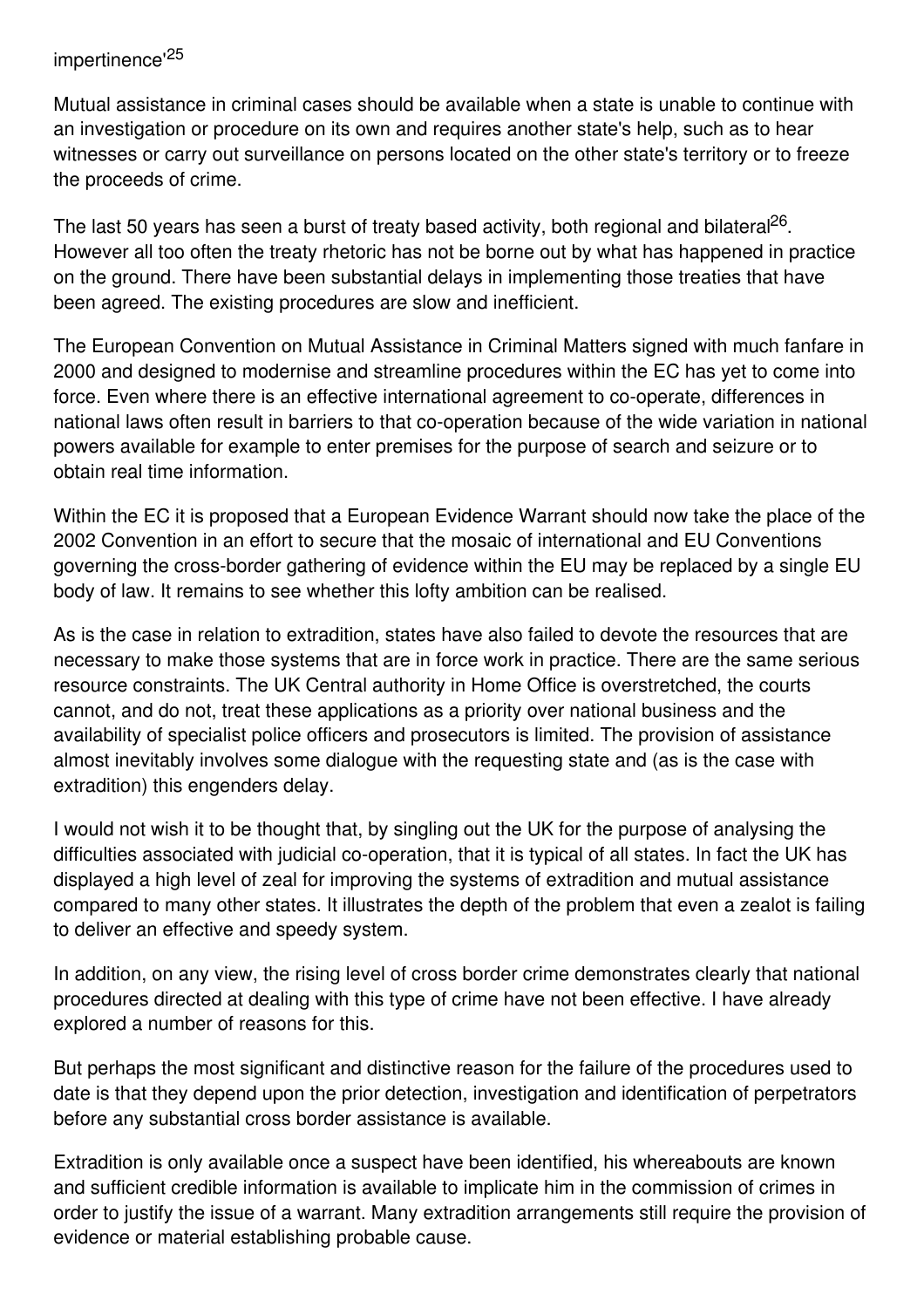Mutual assistance in relation to the provision of evidence or the freezing of assets is similarly restricted by the need to identify the whereabouts of the evidence and assets before any request may be made. In addition it is then necessary to identify with some specificity the areas of interest to the enforcement authorities and the type of assistance sought.

Thus it will be seen that the national mechanisms are only of any help to a state if it has already made considerable progress in helping itself. A state cannot get any assistance if it does not know that a crime has been committed (where for example state A is unaware that millions of dollars have been deposited on behalf of a state A minister in state B) or it does not know how the crime was committed (i.e. it is told that the state A minister has taken a bribe but does not know how or where the money was paid).

The only attempt to fill this lacunae has occurred in the context of terrorism. Attempts have been made in that context to require active co-operation through intelligence sharing. It remains to be seen how effective this will be. However until there are arrangements for such active cooperation in respect of a much wider range of crimes it is very hard to see how cross border crime can be effectively tackled. Active co-operation would require the cross border sharing of police information such as DNA databases, covert intelligence, suspicious transaction reports and the like.

The reluctance to develop institutions such as Europol and Interpol suggest that this type of active co-operation is a long way off.

The above discussion shows that there are a number of issues for consideration when developing new strategies for dealing with cross-border crime.

First, humanitarian and moral considerations should inform the selection of those cross border crimes that may be the subject of effective international action. Certainly these considerations have been a source of strength for prohibition movements in the past. Modern concerns with fiscal crime or with corruption do not appear to have captured the moral high ground. Without this element global prohibition may be hard to achieve and harder still to enforce.

Secondly, it is clear that the effectiveness of prohibition regimes may be affected not just by their moral authority, but by the structural features of the criminal conduct itself. For example, the elimination of drug trafficking has been hindered by the relatively concealable nature of illicit drugs when compared with relatively unconcealable nature of slaves.

Thirdly, as any new regimes are likely to be in response to newly perceived threats, attempts to combat these new types of cross border crime must be carefully examined. We have seen that the responses to drug trafficking were swayed by the political and moral agenda of those advocating their abolition. It is absolutely vital that we assess the nature of an emerging transnational threat with particular care, along with the appropriateness of penal responses. In the modern climate Boister rightly points out: "Rhetorical assertions of such a threat may presume a common interest in suppression where none exists and may lead to legal overkill. Transnational criminal law has developed in response to the pressing issues of the time.'

Fourthly, the current patchwork of suppression conventions which adopt a multiplicity of approaches do not form a coherent system of law. As jurisdictional barriers continue to be eroded by increased opportunities for transnational criminal activity created by globalisation, the challenge will be to make this system more coherent and capable of practical application.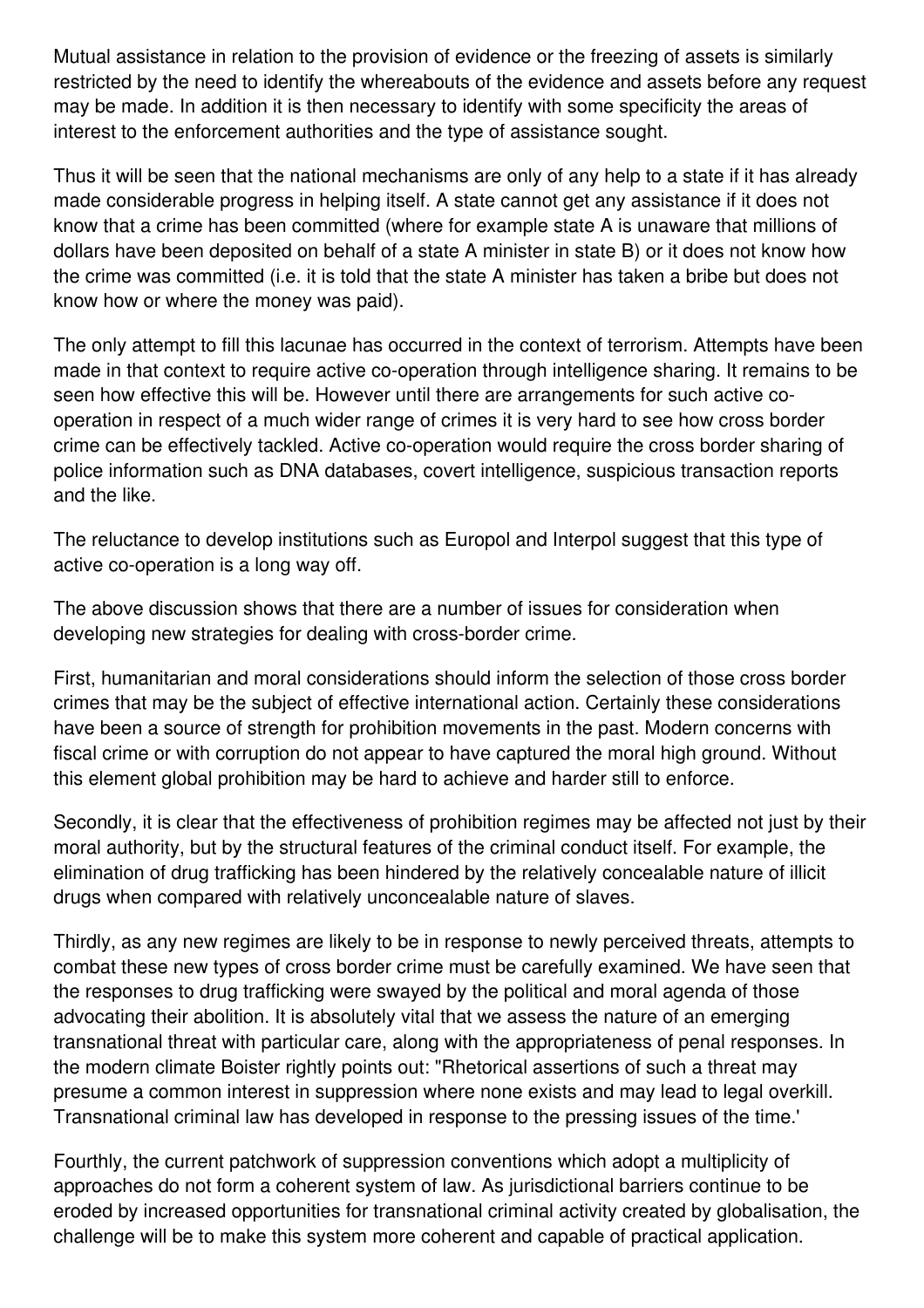Given the limited success at a national level it may be that the future goal should be to create regional or international bodies to help deal with cross border crime. There is nothing to prevent such an approach being used outside of the core international crimes. There is no reason in principle why regional or international bodies should not be created to deal with such offences.

However this may require a substantial adjustment to current thinking. The Diceyan view of criminal activity as completely local in its effect, has pervasive influence even to this day. This principle is expressed in a number of jurisdictions:

'No society takes concern in any crime, but what is hurtful to itself.'

'Penal laws of foreign countries are strictly local, and affect nothing more than they can reach, and can be seized by virtue of their authority'.

'All crime is local<sup>27</sup>'

However the changing shape of crime must be recognised. As Lord Griffiths observed<sup>28</sup> in the 20 th century crime ceased to be largely local in origin and effect. Crime became established on an international scale and the common law, along with the worlds other legal systems, has to face the new reality.

Regional or international action may be the answer, or at least a partial answer to address this new reality. The notion of separate substantive laws and procedures for such crimes does not appear to be inherently objectionable. The practical problems surrounding the co-existence of two legal regimes (one national one international) for crimes do not seem to be insuperable.

The treatment of the core crime of genocide demonstrates that it is possible to have a national, regional and international response to a crime without fragmenting or diluting the enforcement effort.

The Convention on Prevention and Punishment of the Crime of Genocide was signed in 1948. The structure of the convention did not provide for a system of implementation. It stated that persons charged with genocide should be tried by a competent tribunal of the state in the territory of which the act was committed or by an international penal tribunal.

The Genocide Conventions were until the 1990s seen largely as having historical significance; however the events in former Yugoslavia and Rwanda made it necessary for the international community to re-visit them and adapt them for modern purposes. The International Tribunal for the Former Yugoslavia and International Tribunal for Rwanda have been successful in investigating and prosecuting individuals accused of the crime of genocide, within defined, jurisdictional, chronological and geographical limits.<sup>29</sup>

In addition, as I have said the Statute to the International Criminal Court has recognised genocide as one of its core crimes. Genocide is described in Article 1 of the Genocide Convention as a 'crime under international law' as distinct from the so called 'treaty crimes' such as under the 1988 Drug Trafficking Convention, in which drug trafficking is stated in the preamble to be merely an 'international criminal activity'. As such, and strengthened by its inclusion in the Rome Statue of the ICC, genocide is firmly established as a crime contrary to customary international law which means that criminal liability at a national or international level may be imposed even in the absence of domestic prohibition. Genocide is thus subject to direct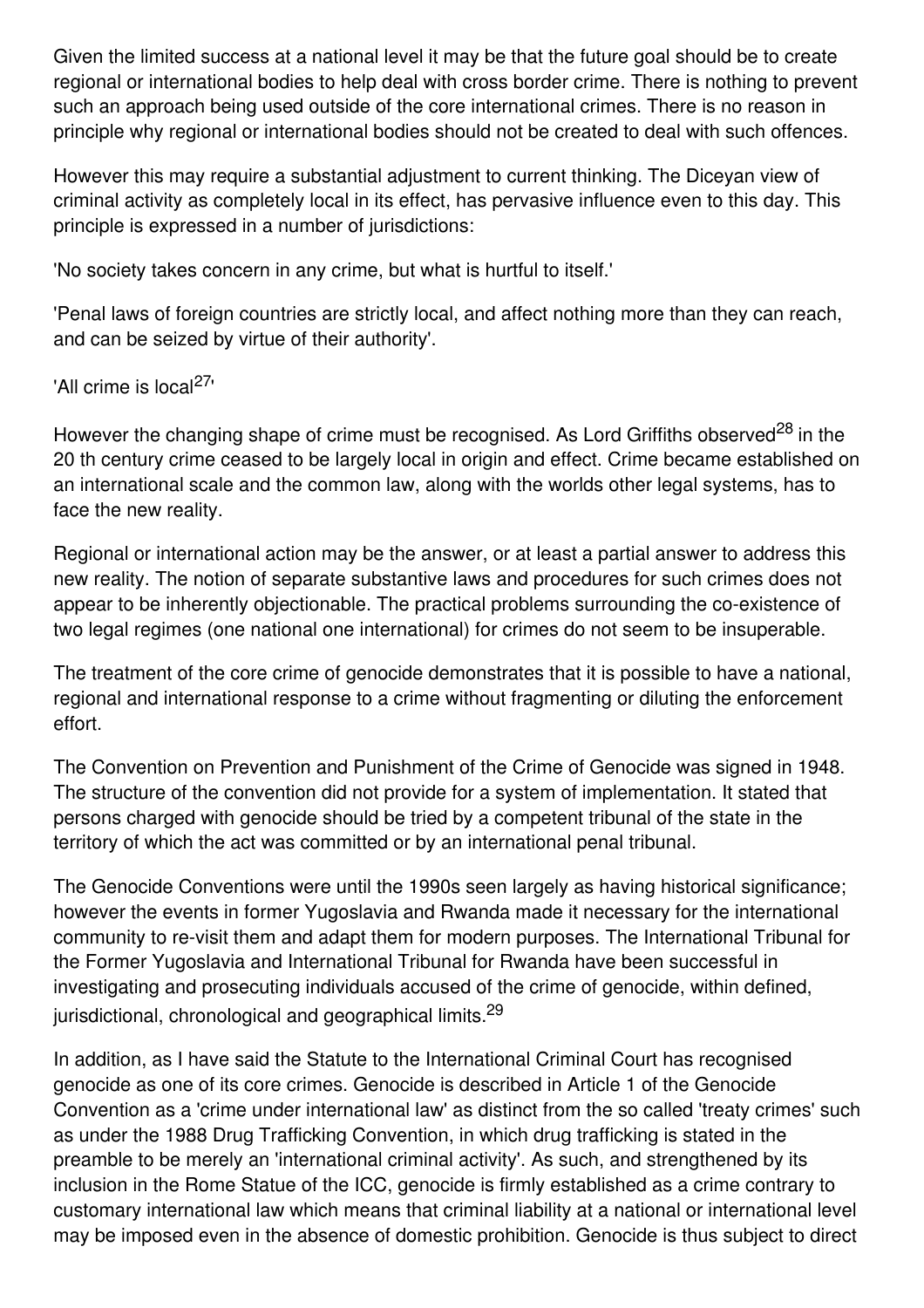enforcement<sup>30</sup> where the individual may be prosecuted before a permanent international criminal court, a regional court or a national court.

The responsibility of national courts has recently been reaffirmed, at least in European terms by the Council Decision on the investigation and prosecution of genocide, crimes against humanity and war crimes<sup>31</sup>, which requires the EC states, where they receive information that a person within the state or that has applied to reside in the state is suspected of having committed or participated in the commission of genocide, to ensure that the relevant acts are effectively investigated, and, where justified, prosecuted in accordance with national law. Cooperation at transnational level between authorities of the states parties to the Rome Statute, including the member states is also encouraged.

I believe that the time may have come to accept that there are crimes, outside of the 'core crimes' identified in the Rome Statute, that may require the establishment of international or regional courts as an additional weapon in the armoury of law enforcement. The coming into force of the Rome Statute and the activation of the ICC suggests that international society (with the notable exception of the USA ) may have accepted the challenge of dealing with international criminal law in a more coherent manner. 32

However it is be necessary for any new international or regional body to have fully developed substantive and procedural laws and directly enforceable investigative and judicial powers giving it the jurisdiction to investigate offences and try individuals directly before it can hope to be accepted or effective.

It is not possible to create such a body piecemeal. As the Russian proverb goes 'It is not possible to cross a river in two jumps'. If such a body is to be established and accepted its rights and obligations must be clearly defined and understood. Its powers and duties must be agreed. There must be a clearly defined relationship with national laws.

The failure of the proposal for a European Public Prosecutor in the Corpus Juris<sup>33</sup> demonstrates that it is not possible to create a supra national or regional authority without a fully developed constitutional framework with full judicial oversight and executive accountability.

The type of regional or international court that I have in mind could not and should not be created by making incremental changes to existing institutions. Organisations such as Eurojust, Europol and Interpol cannot be adapted to fulfil a different role by tinkering with their remit.

Many questions arise as to the way in which such regional and/or international courts would operate. Clearly the political will for the establishment of such courts is vital, since it would have an effect on national sovereignty and on states' autonomy to define the ambit of their criminal law. It is inescapable that national governments would have to surrender sovereignty, if such a court is to have directly enforceable powers.

The continued opposition to the suggested appointment of a European Public Prosecutor's Office (EPPO) within Eurojust<sup>34</sup> suggests that states may not yet be ready to surrender powers in this area. The UK government sees no need for the creation of a European public prosecutor. I agree for the reasons already given. However government policy appears to proceed on the assumption that national methods alone are sufficient for dealing with cross border crimes. That is an assumption that is not necessarily justified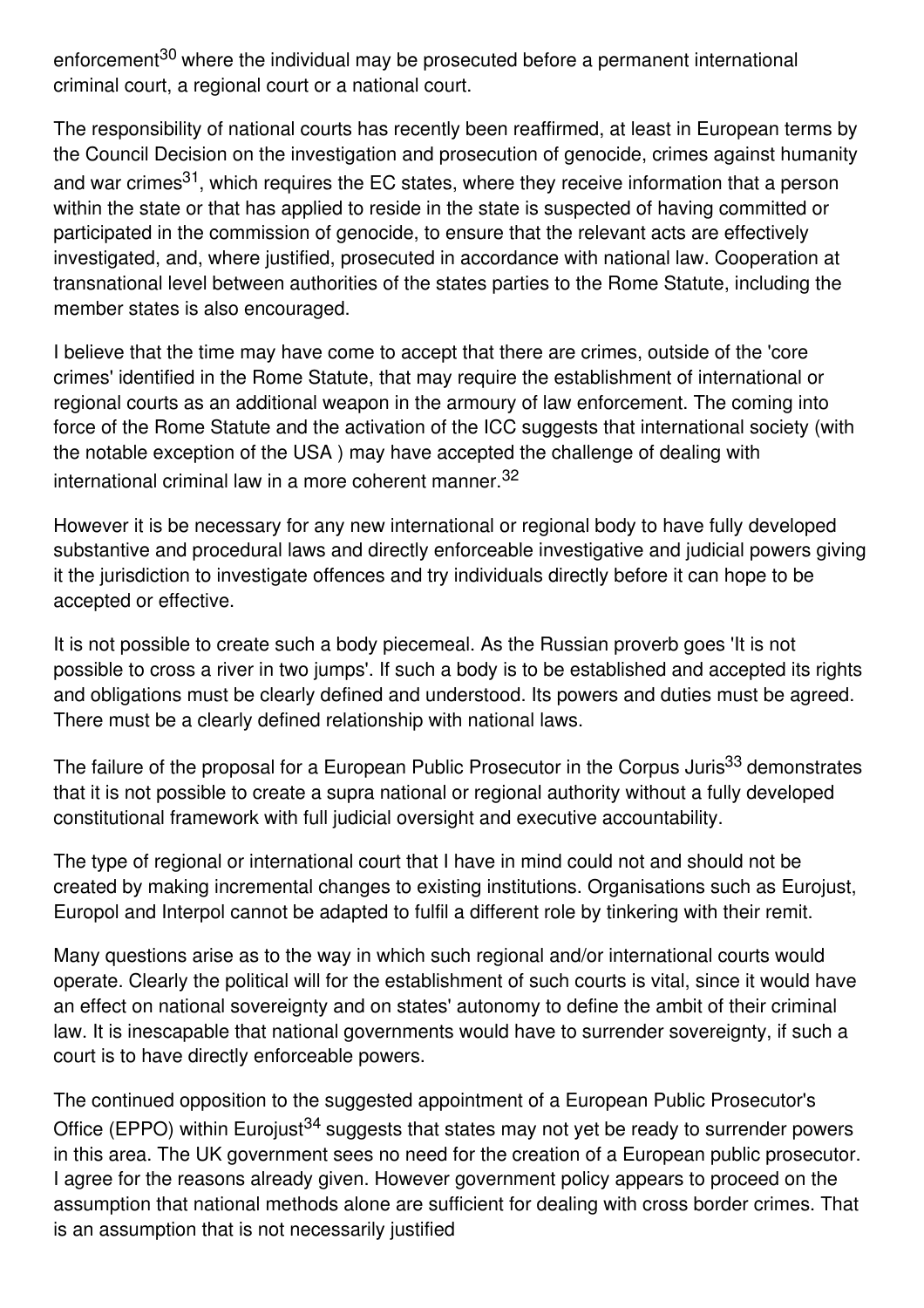It is of course obvious that, in terms of identifying the types of crimes that should be within the jurisdiction of such a body, careful attention would need to be paid to the social construction of cross border criminal threats and the appropriateness of any penal responses. Once again the failure of the EPPO proposal illustrates the point. There was no widespread moral crusade supporting the eradication of crimes against the EC's financial interests so as to persuade the Europeans and the European states that such crimes deserved a regional response.

The offences would have to be underpinned by common regional or international standards and values. Any variation in standards might affect the legitimacy of the bodies that seek to enforce them. One way of ensuring that the subject matter reflects only the most strongly felt regional concerns would be by developing the definitions and jurisdiction for such offences through an open, transparent and democratic process.

Such international and regional courts could only have legitimacy if they have fully developed procedures that provide rights for defendants as well as investigators and prosecutors. It is not possible by repressive methods to secure the public support that is necessary to secure support and co-operation in practice. The EPPO proposal was doomed to failure once it emerged that there was no clear framework of jurisdictional rules or judicial mechanisms for controlling such a prosecutor or for protecting those who might suffer at his hands.

The provision of adequate funding and support by the states would of course be essential. But it may be that states would be less able to shirk their responsibilities in a transparent regional organisation than within their own national boundaries.

It is in the interests of society as a whole that problems of cross border crime are tackled and eradicated. We must be as flexible and inventive in our reaction to these problems as the criminals are seizing new opportunities. It would be a mistake on doctrinal grounds to shut our minds to the possibility of some better method of dealing with these problems. We should begin debating those questions now.

<sup>1</sup> 28 April 1997 , [1997] OJ C251/1

<sup>2</sup> See Passas N, 'Cross Border Crime and the Interface Between Legal and Illegal Actors', in Van Duyne P, Von Lampe K and Passas N (eds),*Upper World and Under World in Cross-Border Crime* (Wolf Legal Publishers, Nijmen, 2002)

<sup>3</sup> Passas N, 'Cross Border Crime and the Interface Between Legal and Illegal Actors', in Van Duyne P, Von Lampe K and Passas N (eds), *Upper World and Under World in Cross-Border Crime* (Wolf Legal Publishers, Nijmen, 2002), at 13.

<sup>4</sup> Mueller, 'Transnational Crime: Definitions and Concepts', in Williams P and Vlassis D (eds), *Combating Transnational Crime* (2001) at 13.

<sup>5</sup> See Boister N, 'Transnational Criminal Law', 2003*EJIL*

<sup>6</sup> Nadelmann E, 'Global Prohibition Regimes: the Evolution of Norms in International Society', in Passas N (eds) *Transnational Crime* (Ashgate, Aldershot, 1999), at 490.

<sup>7</sup> See Boister N, 'Transnational Criminal Law', 2003*EJIL*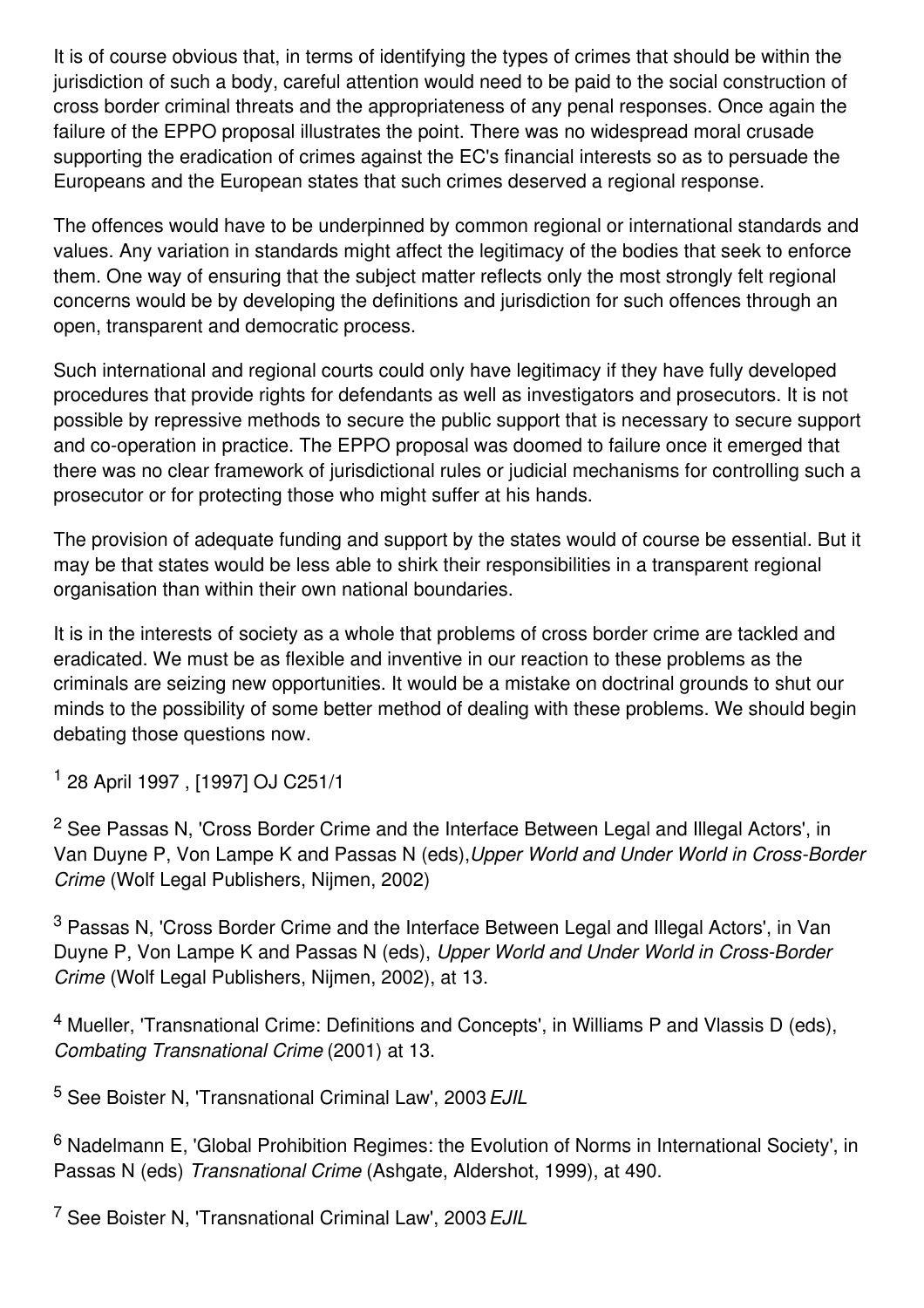<sup>8</sup> Nadelmann E, 'Global Prohibition Regimes: the Evolution of Norms in International Society', in Passas N (eds) *Transnational Crime* (Ashgate, Aldershot, 1999), at 481.

9 Nadelman E, 'Global Prohibition Regimes: the Evolution of Norms in International Society', in Passas N (eds) *Transnational Crime* (Ashgate, Aldershot, 1999), at 490.

<sup>10</sup> Additional Articles to the Paris Peace Treaty of 30 May 1814 , 63 CTS 193.

<sup>11</sup> Treaty of London 1841,Treaty of Washington 1862 and Brussels Convention of 1890

<sup>12</sup> 25 September 1926 , 60 LNTS 253

<sup>13</sup> Nadelmann E, 'Global Prohibition Regimes: the Evolution of Norms in International Society', in Passas N (eds) *Transnational Crime* (Ashgate, Aldershot, 1999), at 491.

<sup>14</sup> 520 UNTS 204 see [http://www.unodc.org/pdf/convention\\_1961\\_en.pdf](http://www.unodc.org/pdf/convention_1961_en.pdf)

<sup>15</sup> 1019 UNTS 175 see [http://www.unodc.org/pdf/convention\\_1971\\_en.pdf](http://www.unodc.org/pdf/convention_1971_en.pdf)

<sup>16</sup> See [http://www.unodc.org/pdf/convention\\_1988\\_en.pdf](http://www.unodc.org/pdf/convention_1988_en.pdf)

<sup>17</sup> See UN Office of Drugs and Crime,[http://www.unodc.org/unodc/en/un\\_treaties\\_and\\_resolutions.html](http://www.unodc.org/unodc/en/un_treaties_and_resolutions.html)

<sup>18</sup> See Van Duyne PC, 'Crime-Entrepreneurs and Financial Management', in Van Duyne P, Von Lampe, K and Passas N (eds) *Upper World and Under World in Cross-Border Crime* (Wolf, Nijmegen , 2002) at 62.

<sup>19</sup> See 1990 Council of Europe Convention on Laundering, Search, Seizure and Confiscation of the Proceed of Crime, the 1991 European Community Directive on the prevention of the use of the financial system for money laundering and the amending Directive of 2001

<sup>20</sup> Shearer Extradition in International law

<sup>21</sup> Thornberry 12 ICLQ 414 at 424

<sup>22</sup> COM(2003) 75 final, 19.2.2003.

<sup>23</sup> Hodgson, J. (2002) "Constructing the pre-trial role of the defence in French criminal procedure: An adversarial outsider in an inquisitorial process?" International Journal of Evidence & Proof 6(1) 1-16

<sup>24</sup> SEC(2004) 491}

<sup>25</sup> McClean International Co-operation in Civil and Criminal Matters

<sup>26</sup> The 1959 Council of Europe Convention and its 1978 Protocol on Mutual Assistance in Criminal Matters, the Benelux Treaty of 1962 and the 1990 Schengen implementation Convention and the 2000 European convention mutual assistance in criminal matters and the 2001 Protocol concerning mutual cooperation on banking information